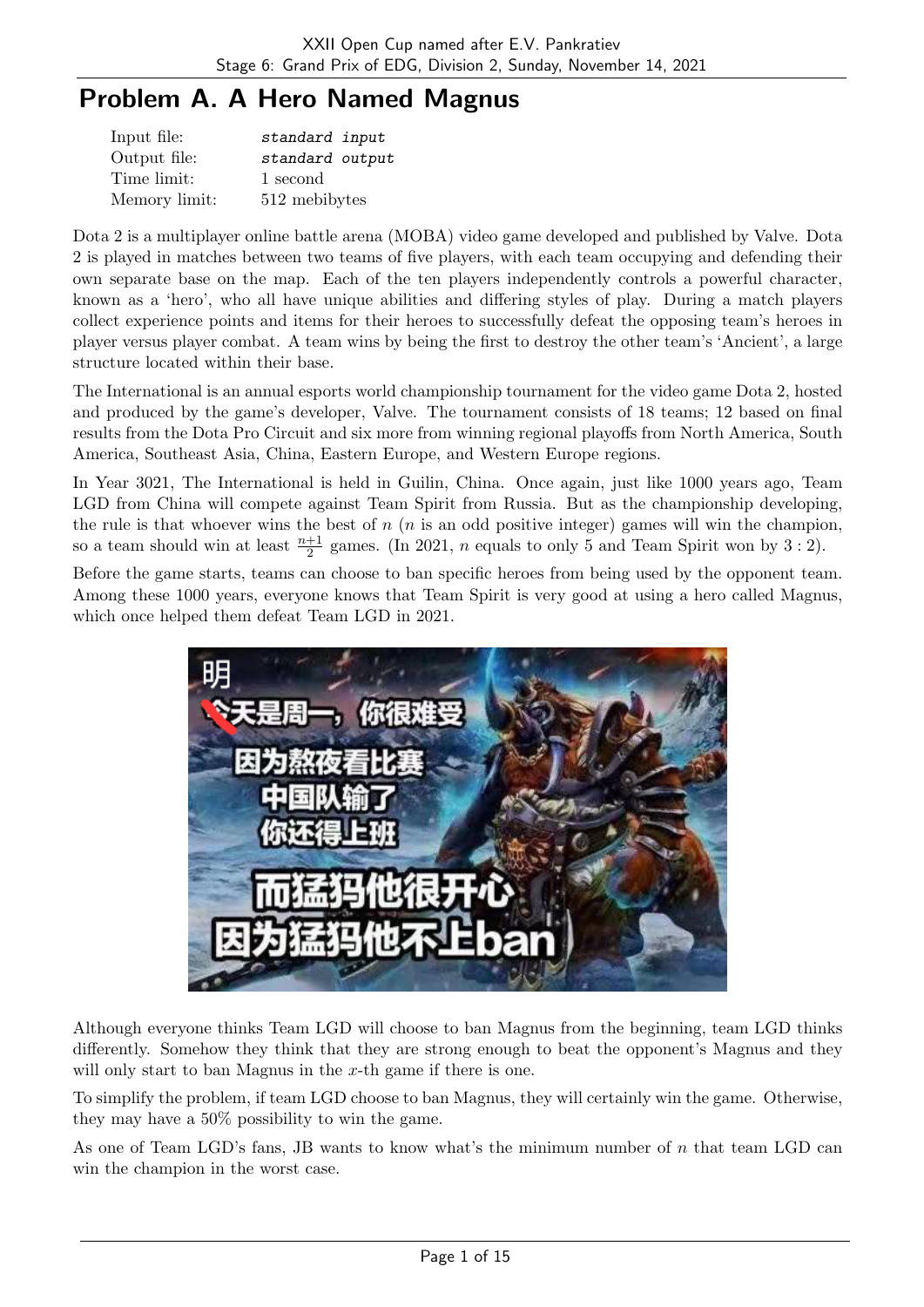#### Input

The first line contains an integer  $T (1 \le T \le 10^5)$ , indicating the number of test cases.

In the next following T lines, each line contains an integer  $x (1 \le x \le 2 \times 10^9)$ , indicating that Team LGD will start to ban Magnus in the  $x$ -th game.

## **Output**

For each test case, please output an integer in one line, indicating the minimum total number of games to let Team LGD win.

#### Example

| standard input | standard output |
|----------------|-----------------|
|                |                 |
|                |                 |
|                |                 |
|                |                 |

### **Note**

Ignoring everyone's strongest wish, there exists  $x > 1$  in the test data, which means Team LGD won't always choose to ban Magnus from the beginning.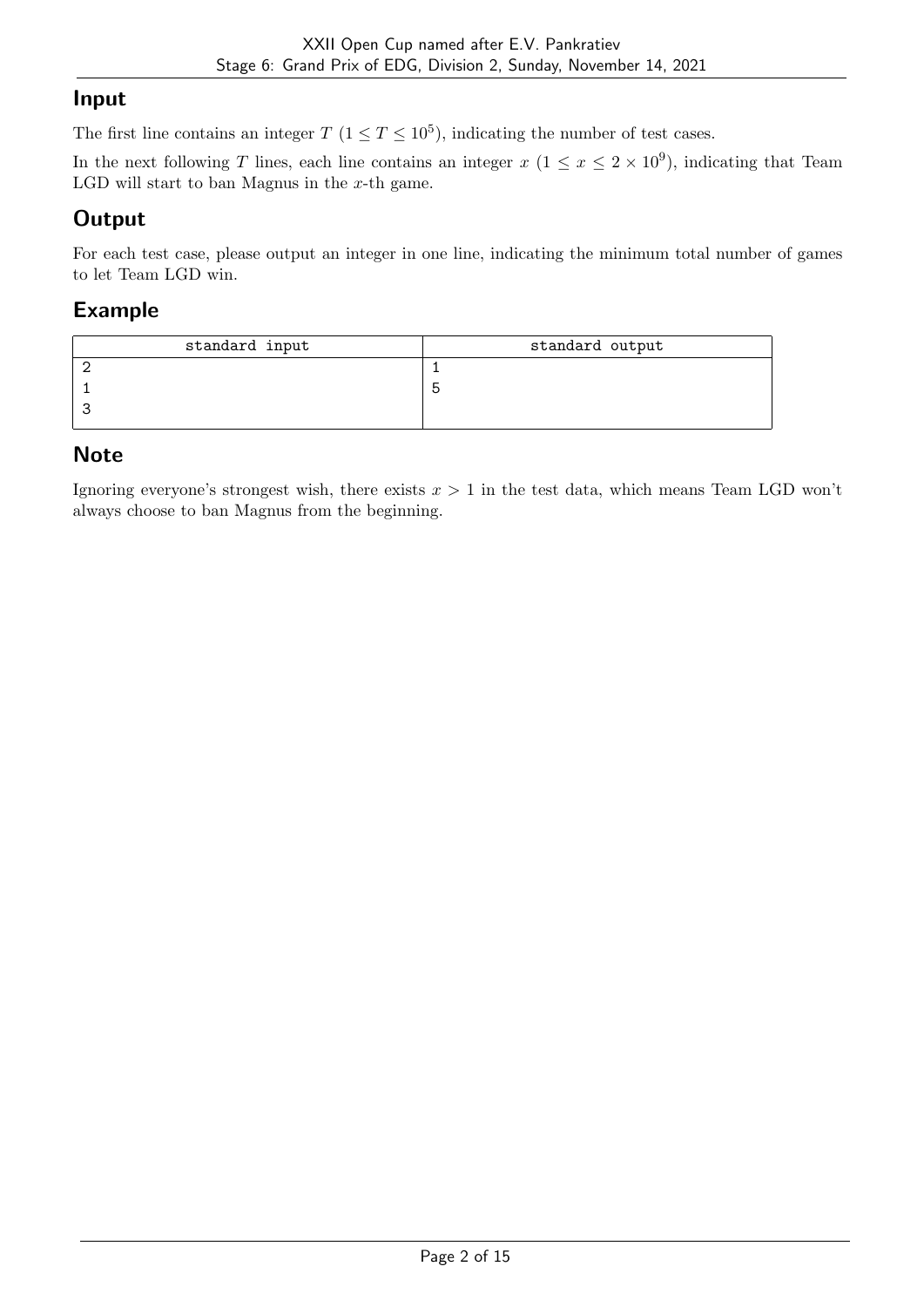## Problem B. A Plus B Problem

| Input file:   | standard input  |
|---------------|-----------------|
| Output file:  | standard output |
| Time limit:   | 3 seconds       |
| Memory limit: | 512 mebibytes   |

JB gets a machine that can solve "A Plus B Problem" and feels curious about the mechanism. He hears that you are proficient in competitive programming and have learned many advanced data structures and algorithms such as Link-Cut tree, Lagrange Inversion formula, Sweepline Mo, and so on. Hence, he asks you to help implement a program that can solve "A Plus B Problem" as same as the machine.

The machine consists of  $3 \times n$  digits. The digits of the first two rows can be changed arbitrarily, and the third row always equals the decimal sum of the first two rows. The third row only consists of the lowest  $n$  digits even if the sum exceeds  $n$  digits.

For example, when  $n = 5$ , the three rows can be "01234", "56789", "58023" or "56789", "58023", "14812".

To test your function, you are given q queries. In the i-th query, the  $c_i$ -th digit of the  $r_i$ -th row is updated to  $d_i$  (the digit may not change). Because the digits are too many and JB has no time to check your answer, he only asks you to find the  $c_i$ -th digit of the third row after the query and how many digits of the machine change in the query.

#### Input

The first line contains two integers n and  $q$   $(1 \leq n, q \leq 10^6)$ .

The second line contains a string consisting of  $n$  digits, representing the first row of the machine.

The third line contains a string consisting of  $n$  digits, representing the second row of the machine.

There are q lines in the following. The *i*-th of the following line consists of three integers  $r_i, c_i$  and  $d_i$  $(1 \leq r_i \leq 2, 1 \leq c_i \leq n, 0 \leq d_i \leq 9).$ 

## **Output**

Output q lines. In the *i*-th line, output two integers - the  $c_i$ -th digit of the third row after the query and how many digits of the machine change in the query.

## Example

| standard input | standard output |
|----------------|-----------------|
| 5 5            | 0 <sub>2</sub>  |
| 01234          | 3 <sub>2</sub>  |
| 56789          | 5 3             |
| 210            | 7 3             |
| 221            | 8 3             |
| 2 3 2          |                 |
| 2 4 3          |                 |
| 2 5 4          |                 |

#### **Note**

In the example, the initial rows are "01234", "56789", "58023". After the 1-st query, the rows are "01234", "06789", "08023". After the 2-nd query, the rows are "01234", "01789", "03023". After the 3-th query, the rows are "01234", "01289", "02523". After the 4-th query, the rows are "01234", "01239", "02473".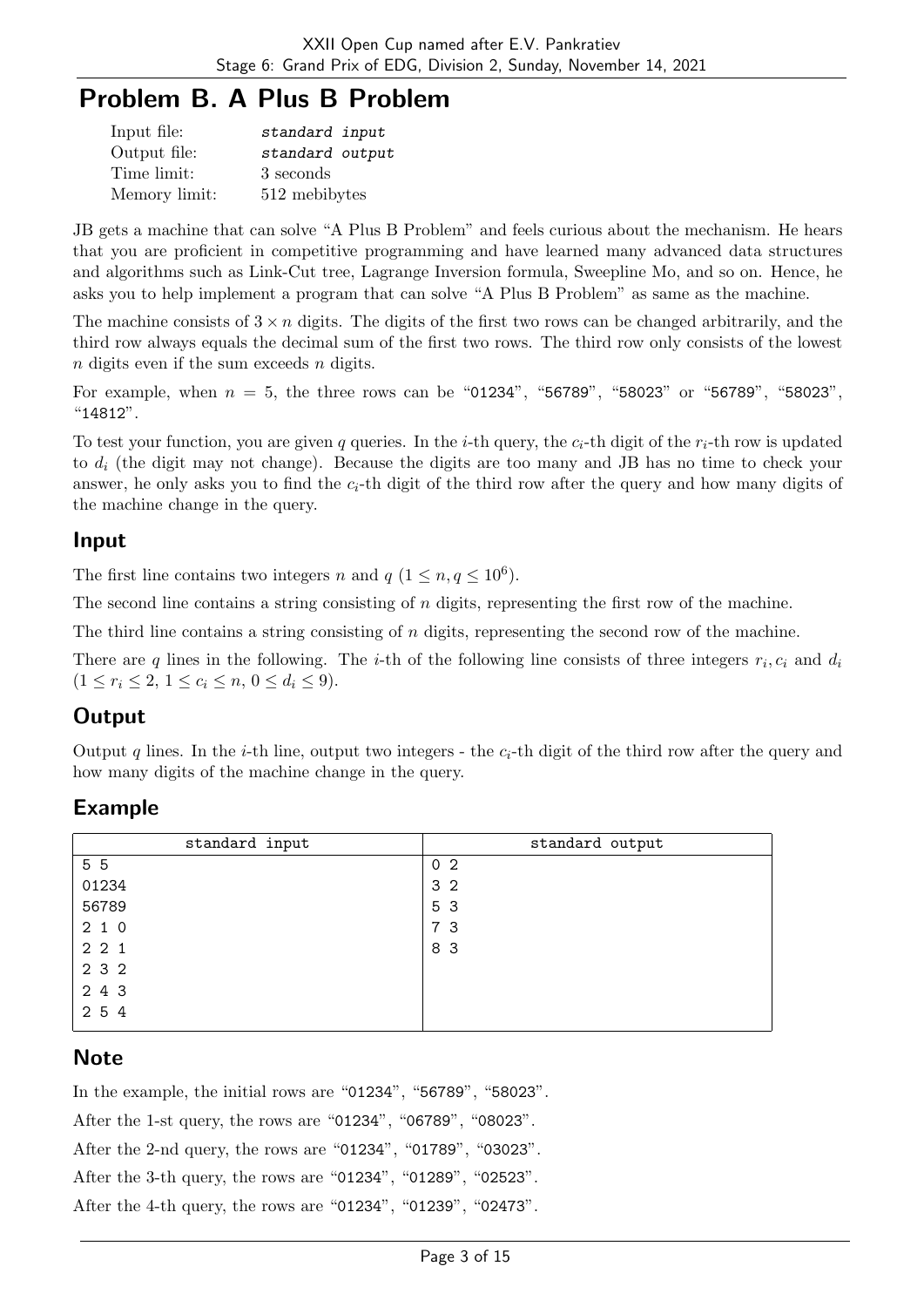After the 5-th query, the rows are "01234", "01234", "02468".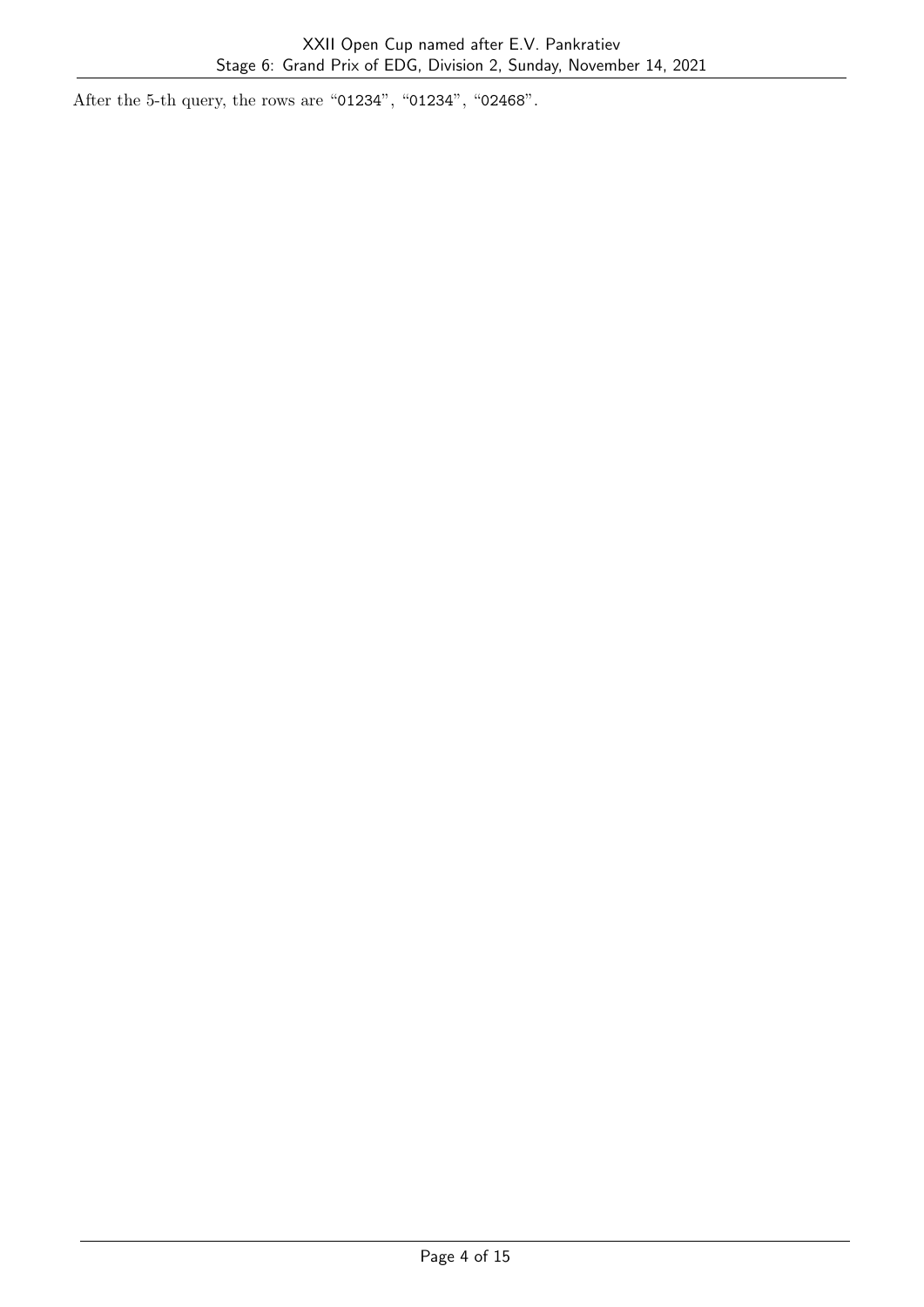## Problem D. Assumption is All You Need

| Input file:   | standard input  |
|---------------|-----------------|
| Output file:  | standard output |
| Time limit:   | 1 second        |
| Memory limit: | 512 mebibytes   |

JB holds the belief that assumption is all you need to solve a problem. In order to prove that, JB has given you two permutations of numbers from 1 to  $n: A$  and  $B$ , and JB wants you to output a sequence of element swapping operation  $(x_i, y_i)$  on A, so that:

- 1. every pair of swapped element forms an inversion pair (i.e.  $x_i \leq y_i$  and  $A_{x_i} > A_{y_i}$  when the *i*-th operation is being performed)
- 2. A will become B at the end of the swapping sequence.

or determine it is impossible. Help prove JB's belief by solving this problem!

#### Input

There are multiple test cases. The first line of the input contains one integer T indicating the number of test cases. For each test case:

The first line contains one integer  $n (1 \le n \le 2021)$ , indicating the number elements in A and B.

The second line contains n distinct integers  $A_1, A_2, \ldots, A_n$   $(1 \leq A_i \leq n)$ , indicating the array A.

The third line contains n distinct integers  $B_1, B_2, \ldots, B_n$   $(1 \le B_i \le n)$ , indicating the array B.

It is guaranteed that the sum of  $n$  in all test cases will not exceed 2021.

## **Output**

For each test case, if there doesn't exist a sequence, output the one line containing one integer "-1".

Otherwise, in the first line output one integer  $k$   $(0 \leq k \leq \frac{n(n-1)}{2})$  $\frac{2^{(l-1)}}{2}$ , indicating the length of the swapping sequence. Then, output k line each containing two integers  $x_i$  and  $y_i$  ( $1 \le x_i \le y_i \le n$ ), indicating the *i*-th operation swap $(A_{x_i}, A_{y_i}).$ 

| standard input | standard output |
|----------------|-----------------|
| 3              | $-1$            |
| $\mathbf{2}$   | 2               |
| 1 <sub>2</sub> | $1\,2$          |
| 2 <sub>1</sub> | 2 4             |
| 4              | 7               |
| 4 1 2 3        | 78              |
| 1 3 2 4        | 6 7             |
| 8              | 5 6             |
| 87654321       | 4 5             |
| 18765432       | 3 4             |
|                | 2 <sub>3</sub>  |
|                | $1\quad2$       |
|                |                 |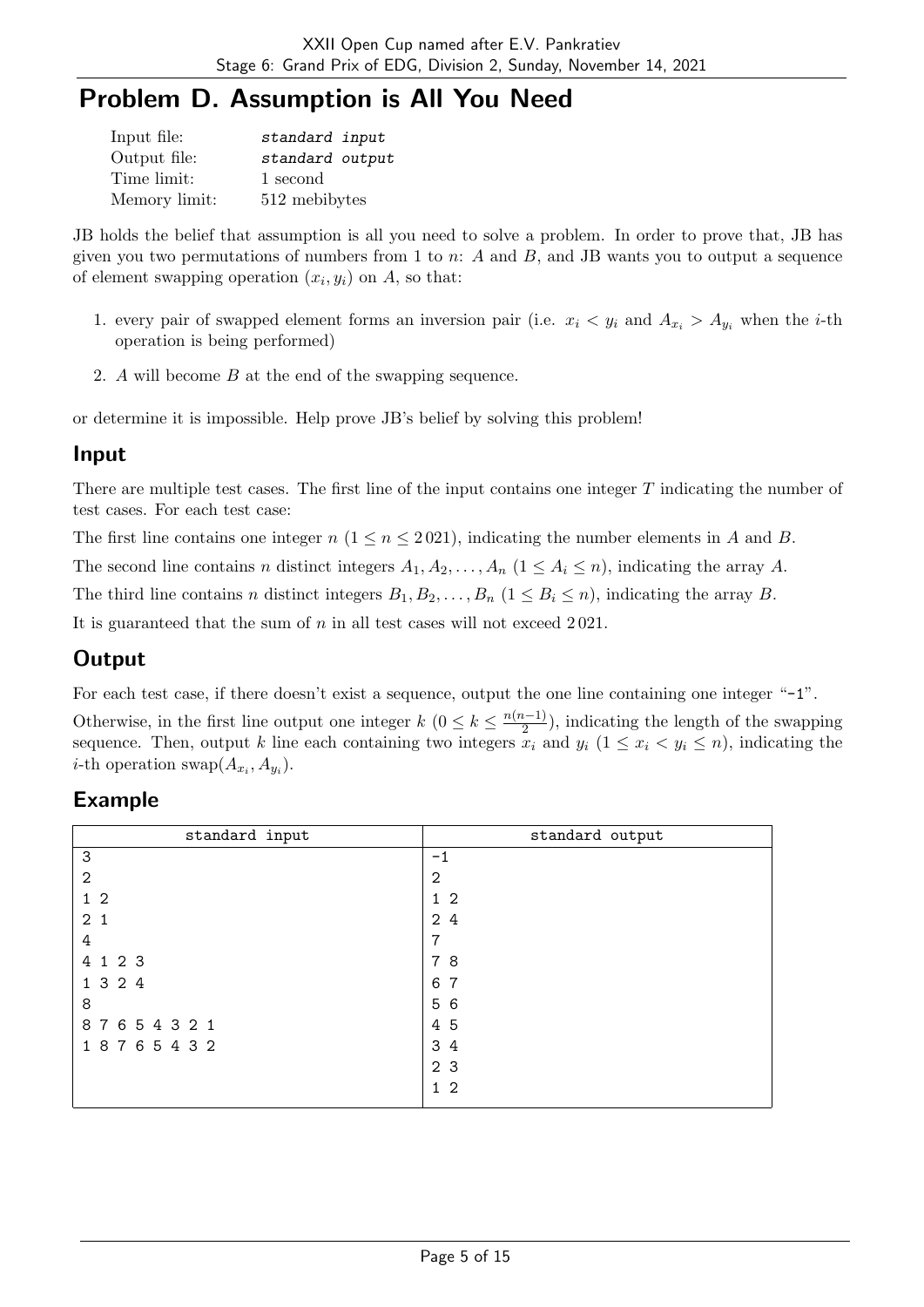# Problem E. Buy and Delete

| Input file:   | standard input  |
|---------------|-----------------|
| Output file:  | standard output |
| Time limit:   | 2 seconds       |
| Memory limit: | 512 mebibytes   |

Alice and Bob are playing a game on a directed graph G. There are n vertices in G, labeled by  $1, 2, \ldots, n$ . Initially, there are no edges in G. Alice will first buy some direct edges from the shop and then add them into G. After that, Bob needs to delete edges until there are no edges in  $G$ . In a deletion round, Bob can delete a subset of edges  $S$  from  $G$ , such that when only keeping edges in  $S$ , the graph is acyclic. Note that Alice can buy nothing, and in such a case the number of deletion rounds is 0.

There are m edges in the shop. Alice has c dollars, so the total price of edges she will buy should not exceed c. Alice wants to maximize the number of deletion rounds while Bob wants to minimize it. Both Alice and Bob will play optimally. Please write a program to predict the number of deletion rounds.

#### Input

The input contains only a single case.

The first line of the input contains three integers n, m and  $c$  ( $2 \le n \le 2000$ ,  $1 \le m \le 5000$ ,  $1 \le c \le 10^9$ ), denoting the number of vertices in  $G$ , the number of edges in the shop, and how many dollars Alice has.

In the next m lines, the *i*-th line  $(1 \le i \le m)$  contains three integers  $u_i, v_i$  and  $p_i$   $(1 \le u_i, v_i \le n, u_i \ne v_i,$  $1 \leq p_i \leq 100000$ , denoting a directed edge in the shop. Alice can pay  $p_i$  dollars to buy it, and add an edge from vertex  $u_i$  to vertex  $v_i$  in  $G$ .

## Output

Print a single line containing an integer, denoting the number of deletion rounds.

| standard input | standard output |
|----------------|-----------------|
| 3 2 4          | $\Omega$        |
| 1 2 5          |                 |
| 2 3 6          |                 |
| 3 3 3          |                 |
| 121            |                 |
| 2 3 1          |                 |
| 1 3 1          |                 |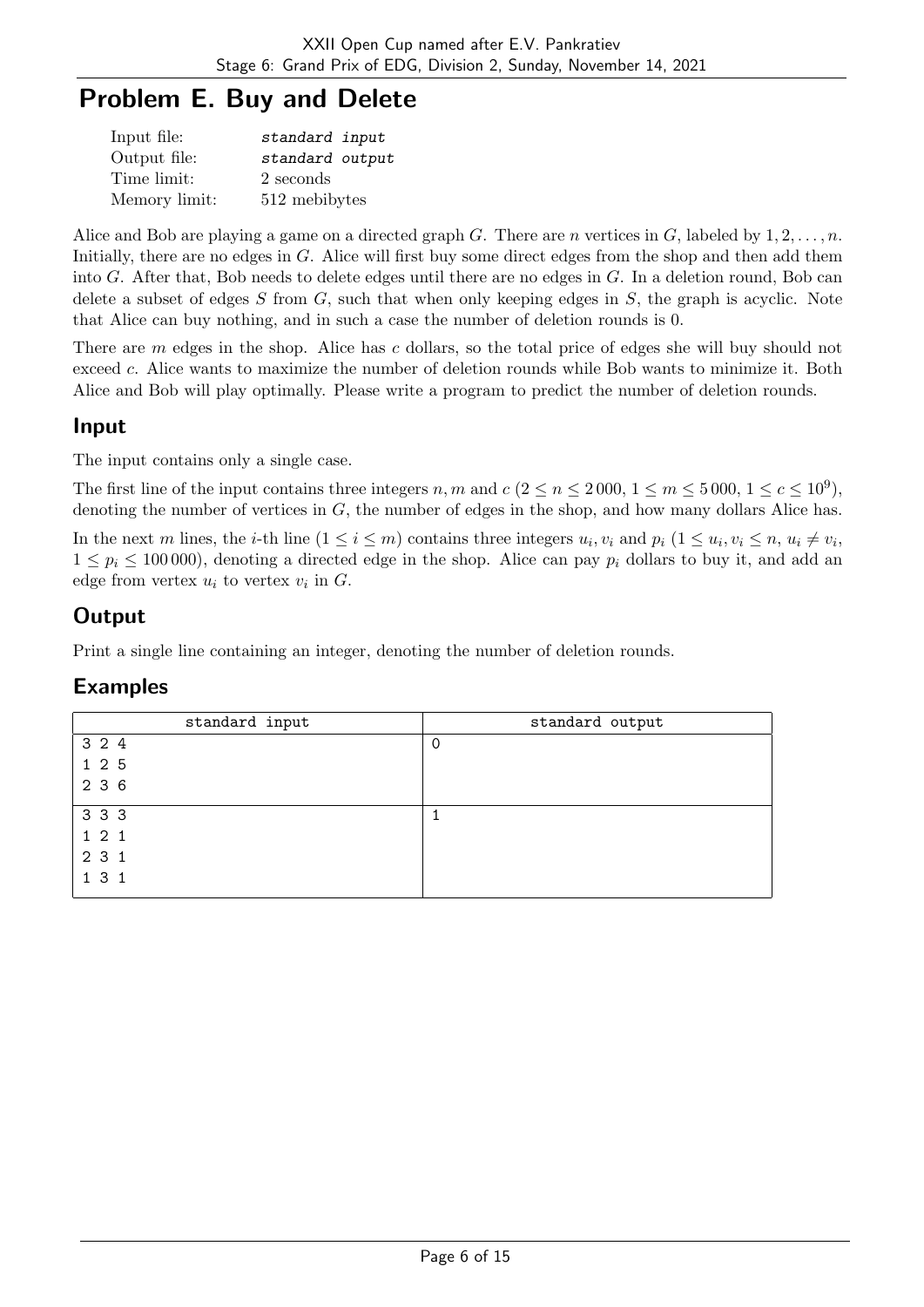## Problem F. Illuminations II

| Input file:   | standard input  |
|---------------|-----------------|
| Output file:  | standard output |
| Time limit:   | 1 second        |
| Memory limit: | 512 mebibytes   |

You are given two convex polygons, where the larger polygon has n vertices and the smaller polygon has m vertices. All the vertices of the smaller polygon locate strictly inside the larger polygon, thus the smaller polygon fully locates strictly inside the larger polygon.



Our dear friend JB is going to install an illuminant on the interior boundaries of the larger polygon to light up some exterior boundaries of the smaller polygon. Feeling indecisive, JB decides to choose where to install the illuminant uniformly at random on the interior boundaries of the larger polygon, and you need to calculate the expected length of the illuminated boundaries of the smaller polygon.

#### Input

The first line contains two integers n and  $m$   $(3 \leq n, m \leq 2 \times 10^5)$ .

The following n lines describe the vertices on the larger convex polygon, each of which contains two integers x and y  $(|x|, |y| \leq 10^9)$ , indicating the coordinates of a vertex on the polygon. All these n vertices are given in counter-clockwise order and any three of them are not collinear.

Then the following  $m$  lines describe the vertices on the smaller convex polygon, each of which contains two integers x and y (|x|, |y|  $\leq 10^9$ ), indicating the coordinates of a vertex on the polygon. All these m vertices are also given in counter-clockwise order and any three of them are not collinear.

It is guaranteed that all the vertices of the smaller polygon locate strictly inside the larger polygon.

## **Output**

Output the expected length of the illuminated boundaries of the smaller polygon when JB chooses where to install the illuminant uniformly at random on the interior boundaries of the larger polygon.

Your answer is acceptable if its absolute or relative error does not exceed  $10^{-9}$ . Formally speaking, suppose that your output is x and the jury's answer is y, your output is accepted if and only if  $\frac{|x-y|}{\max(1,|y|)} \leq 10^{-9}.$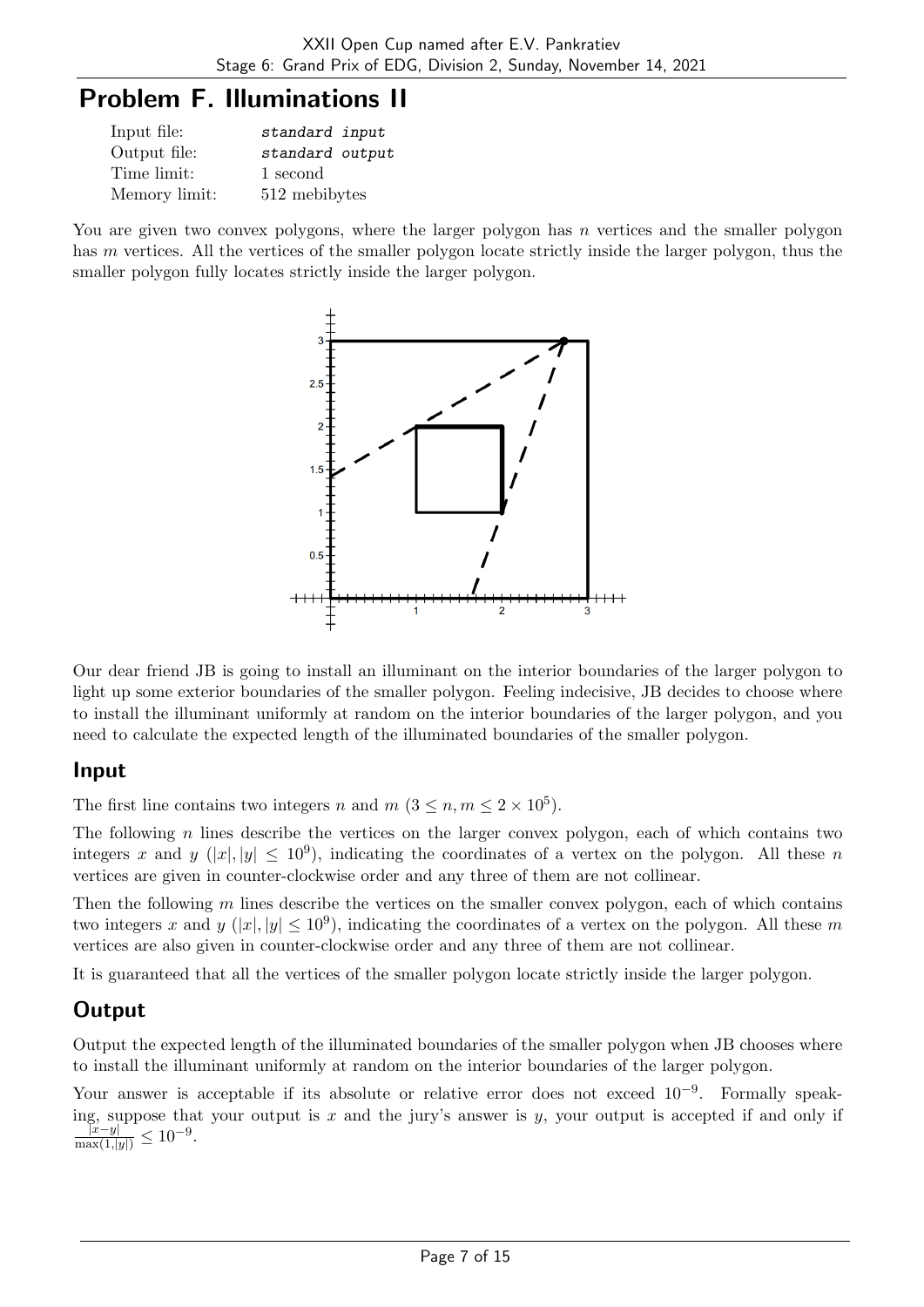#### Example

| standard input | standard output  |
|----------------|------------------|
| 4 4            | 1.66666666666667 |
| 0 <sub>0</sub> |                  |
| 3 <sub>0</sub> |                  |
| 3 <sub>3</sub> |                  |
| 0 <sup>3</sup> |                  |
| $1\quad1$      |                  |
| 2 <sub>1</sub> |                  |
| 2 <sub>2</sub> |                  |
| 1 <sub>2</sub> |                  |

## **Note**

For the sample case, it can be shown that the length of the illuminated boundaries of the smaller polygon is 1 with probability  $\frac{1}{3}$  and 2 with probability  $\frac{2}{3}$ , thus the expected length is  $1 \times \frac{1}{3} + 2 \times \frac{2}{3} = \frac{5}{3}$  $\frac{5}{3}$ .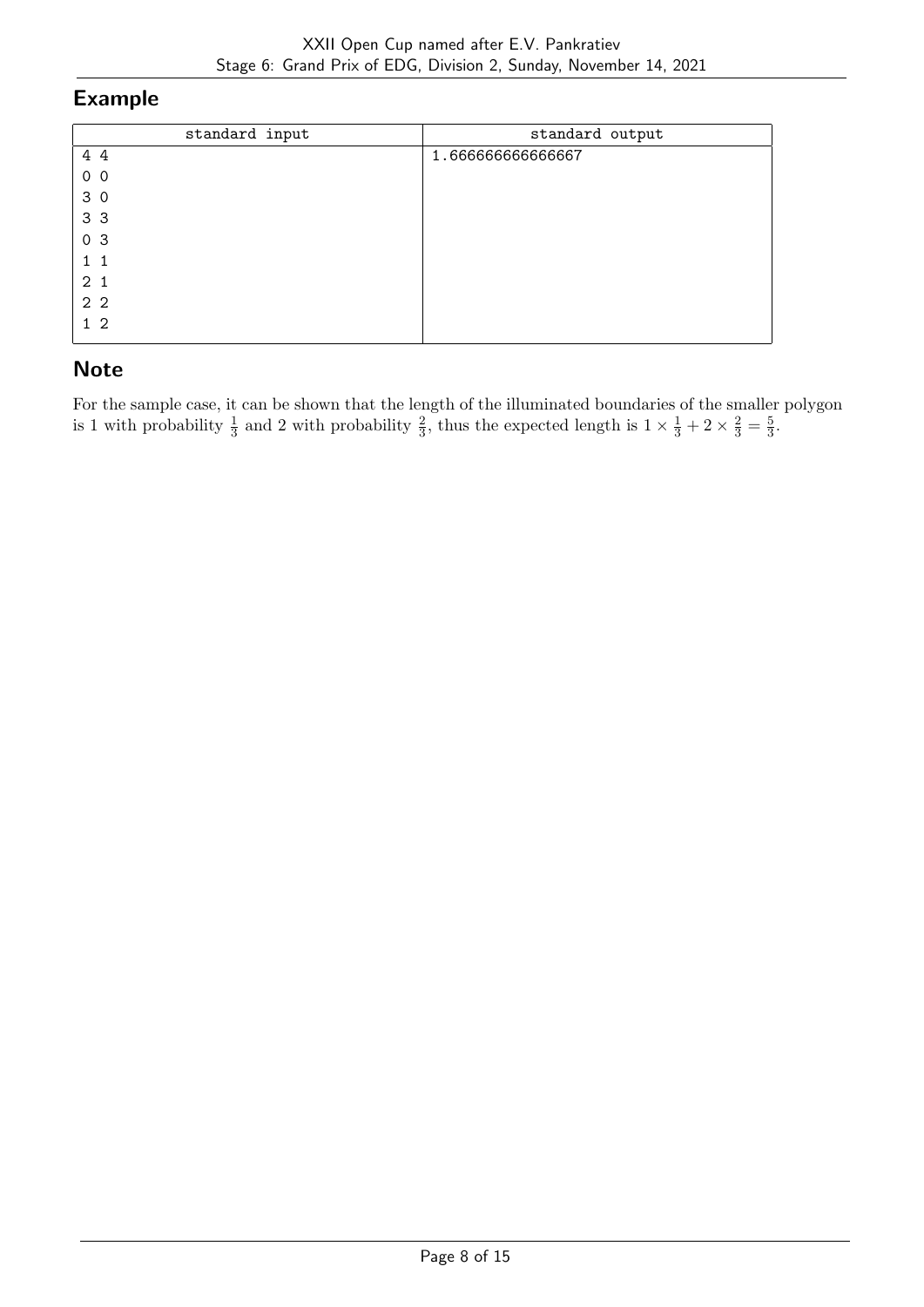# Problem G. Occupy the Cities

| Input file:   | standard input  |
|---------------|-----------------|
| Output file:  | standard output |
| Time limit:   | 1 second        |
| Memory limit: | 512 mebibytes   |

JB is playing a game. There are n cities in the game, numbered as  $1, 2, \dots, n$ . The *i*-th city and the *j*-th city are adjacent if and only if  $i = j - 1$  or  $i = j + 1$ . Initially, some of the cities are occupied by JB.

The game runs in rounds. At the beginning of a round, each occupied city can mark at most one adjacent unoccupied city as the target of attack. At the end of the round, all the attack targets marked become occupied. The game ends when all the cities are occupied.

JB wants to occupy all the cities in minimum rounds. Can you help him?

#### Input

There are multiple test cases. The first line of the test case contains a positive integer  $T$ , indicating the number of test cases. For each test case:

The first line contains an integer  $n (1 \le n \le 10^6)$ , indicating the number of cities.

The next line contains a string s of length n. It's guaranteed s only contains  $\varphi$  and  $\varphi$ . The *i*-th character describes the initial state of the *i*-th city: if  $s_i = '1'$ , the *i*-th city is occupied by JB initially. Otherwise, the  $i$ -th city is not occupied initially.

It's guaranteed that the sum of n over all the test cases doesn't exceed  $10^6$ . It's also guaranteed that there is at least one '1' in s.

### **Output**

For each test case, output one line, containing the minimum number of rounds to occupy all the cities.

#### Example

| standard input | standard output |
|----------------|-----------------|
| 5              | $\overline{2}$  |
| 3              | $\overline{2}$  |
| 010            | 4               |
| 4              | 0               |
| 0100           | T               |
| 7              |                 |
| 0001000        |                 |
| 5              |                 |
| 11111          |                 |
| 6              |                 |
| 010101         |                 |

#### **Note**

For the second test case, the best way is  $0100 \rightarrow 0110 \rightarrow 1111$ .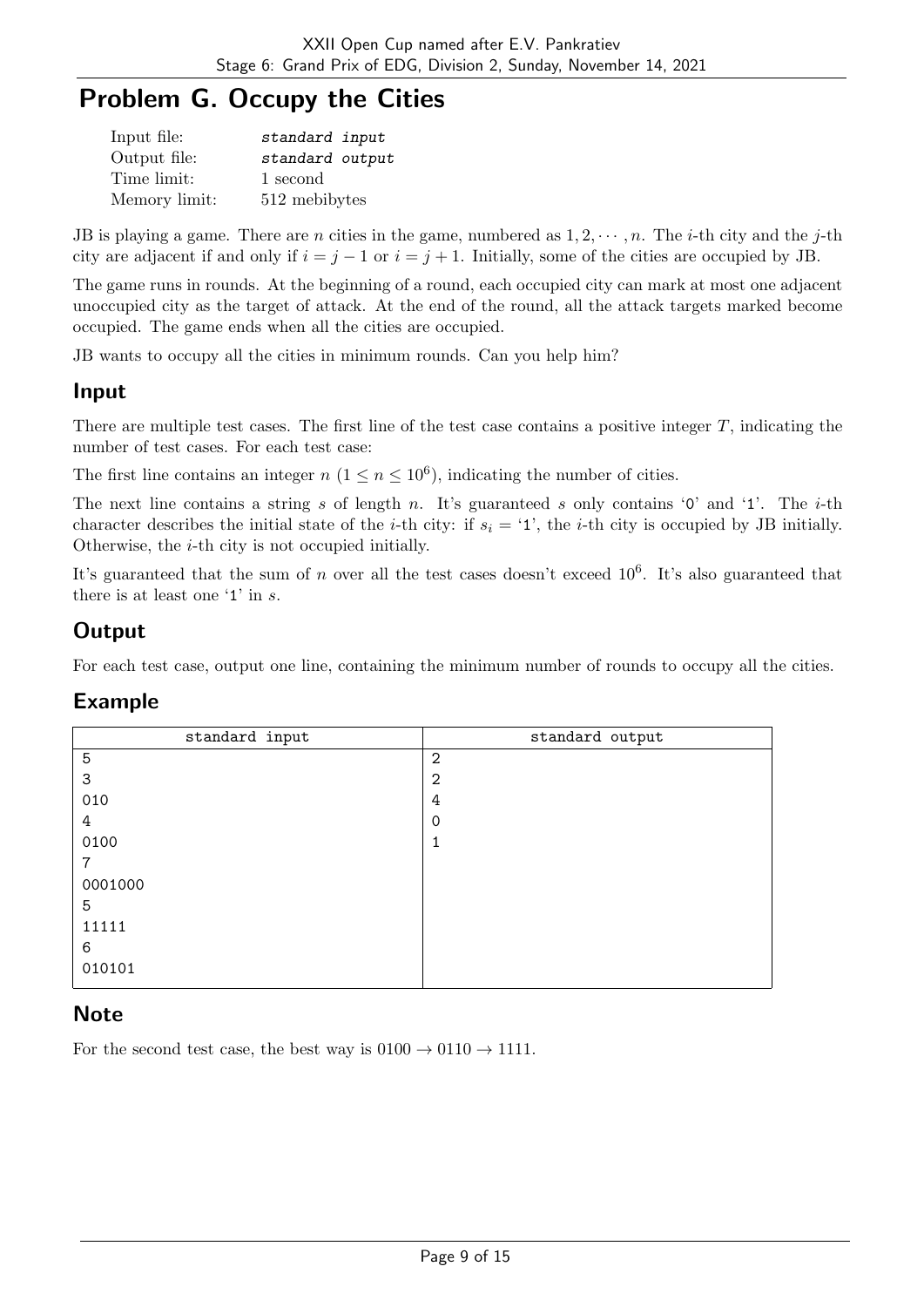## Problem I. PTSD

| Input file:   | standard input  |
|---------------|-----------------|
| Output file:  | standard output |
| Time limit:   | 1 second        |
| Memory limit: | 512 mebibytes   |

There are n soldiers in JB kingdom, numbered as  $1, 2, \dots, n$ . The *i*-th soldier has a power value of *i*.

There is a tournament in the kingdom now. The soldiers need to be divided into several groups where each soldier belongs to exactly one group. Note that it's allowed for a group to contain only one single soldier. For some unknown reason, some soldiers have a disease called PTSD (post-traumatic stress disorder). The soldiers with PTSD don't like being the second strongest soldier in their groups. Formally speaking, a soldier with PTSD will be upset if there is exactly one other soldier with a larger power value than him in his group.

JB, the king of JB kingdom, wants to maximize the sum of the power values of the soldiers who feel upset because of PTSD. You are asked to help him divide the soldiers.

#### Input

There are multiple test cases. The first line of the input contains a positive integer  $T$ , indicating the number of test cases. For each test case:

The first line contains an integer  $n (1 \le n \le 10^6)$ , indicating the number of soldiers.

The second line contains a string s of length n. It's guaranteed that s only contains '0' and '1'. The *i*-th character describes the *i*-th soldier: If  $s_i = '1'$ , the *i*-th soldier has PTSD. Otherwise, the *i*-th soldier doesn't have PTSD.

It's guaranteed that the sum of n of all test cases doesn't exceed  $10^6$ .

## **Output**

For each test case, output one line containing an integer, indicating the maximum sum of power values of the upset soldiers.

#### Example

| standard input | standard output |
|----------------|-----------------|
| $\overline{4}$ | 4               |
| 5              | 16              |
| 10101          | 3               |
| 8              | -3              |
| 11111111       |                 |
| 4              |                 |
| 1100           |                 |
| 4              |                 |
| 0110           |                 |

#### **Note**

For the first test case, a valid division is  $[1, 2]$ ,  $[3, 4]$ ,  $[5]$ , which makes the 1-st soldier and the 3-rd soldier upset. [1, 2], [3, 5], [4] is also valid.

For the second test case, a valid division is  $[1, 2]$ ,  $[3, 4]$ ,  $[5, 6]$ ,  $[7, 8]$ .

For the third test case, a valid division is [1, 3], [2, 4].

For the fourth test case, a valid division is [1, 2, 3, 4].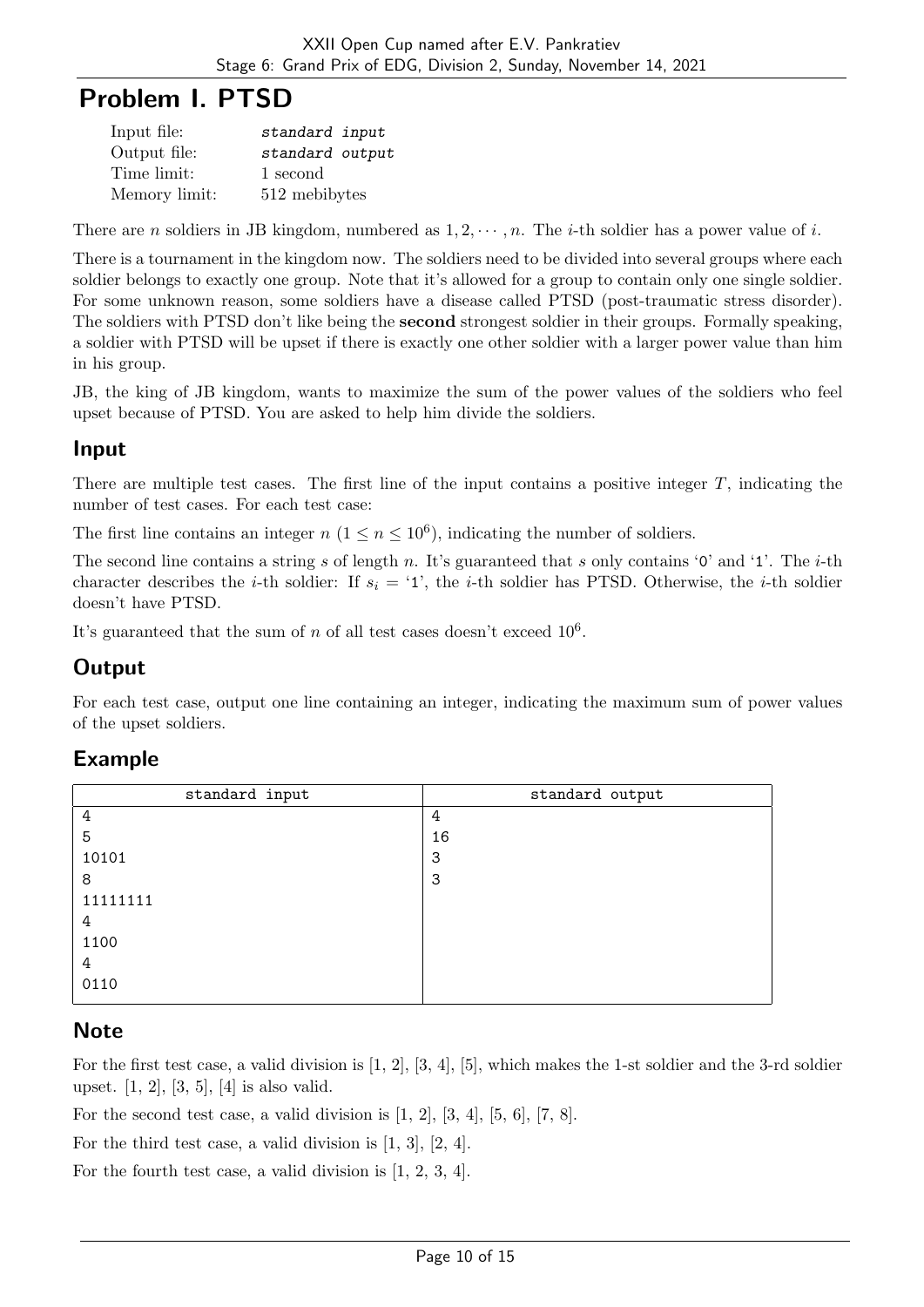# Problem J. Suffix Automaton

| Input file:   | standard input  |
|---------------|-----------------|
| Output file:  | standard output |
| Time limit:   | 6 seconds       |
| Memory limit: | 512 mebibytes   |

JB is the National Olympiad Tutor of Suffix Automaton. Today he comes up with the following problem.

Suppose you have a string  $S$ , we write down all the distinct substrings in  $S$ . Then we sort the strings according to their length in increasing order. For two strings with the same length, the one that has the smaller lexicographical order comes first. Now we have a sorted string sequence A.

JB has Q questions, for each question, he will give you one integer k and suppose you to tell him the  $k$ -th string in  $A$ .

To simplify the problem, you just need to tell him the left and right positions in S of the first occurrence of the string.

#### Input

The first line contains one string  $S(1 \leq |S| \leq 10^6)$ , containing only lowercase letters.

The second line contains one integer  $Q$   $(1 \leq Q \leq 10^6)$ .

The following Q lines describe the questions, each of which contains one integer k  $(1 \le k \le 10^{12})$ .

## **Output**

For each question, print two integers  $l, r$ , denoting the left and right positions in  $S$  of the first occurrence of the answer string. If k is greater than the length of A, just print "-1 -1".

| standard input | standard output |
|----------------|-----------------|
| ccpcguilin     | $1\quad1$       |
| 5              | 2 <sub>3</sub>  |
|                | 88              |
| 10             | 1 <sub>2</sub>  |
| 4              | 4 7             |
| 8              |                 |
| 26             |                 |
| banana         | $1\,2$          |
| 3              | 2 5             |
| 5              | $-1 -1$         |
| 10             |                 |
| 16             |                 |
|                |                 |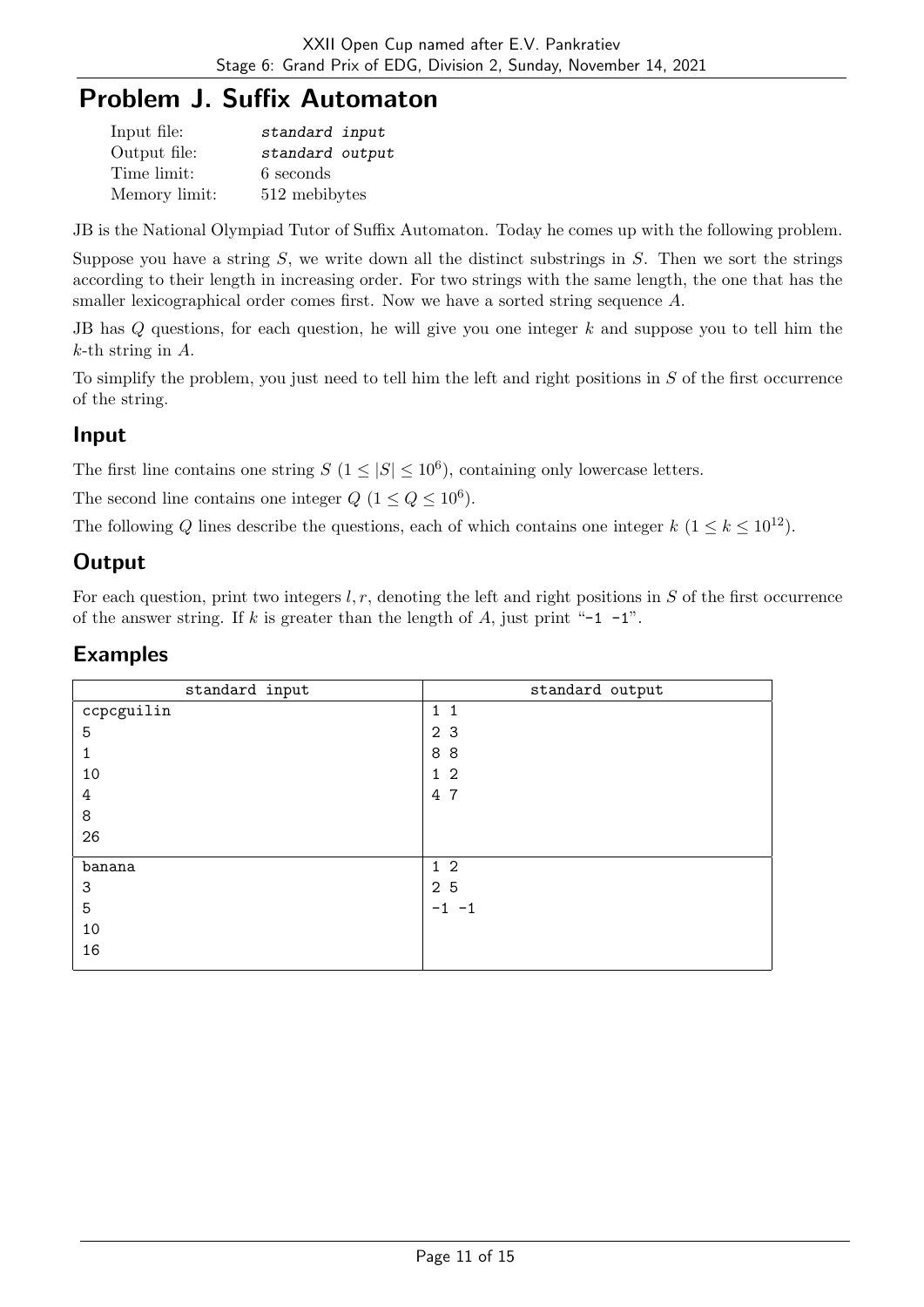## Problem K. Tax

| Input file:   | standard input  |
|---------------|-----------------|
| Output file:  | standard output |
| Time limit:   | 2 seconds       |
| Memory limit: | 512 mebibytes   |

JB received his driver's license recently. To celebrate this fact, JB decides to drive to other cities in Byteland. There are *n* cities and *m* bidirectional roads in Byteland, labeled by  $1, 2, \ldots, n$ . JB is at the 1-st city, and he can only drive on these  $m$  roads. It is always possible for JB to reach every city in Byteland.

The length of each road is the same, but they are controlled by different engineering companies. For the *i*-th edge, it is controlled by the  $c_i$ -th company. If it is the k-th time JB drives on an edge controlled by the t-th company, JB needs to pay  $k \times w_t$  dollars for tax.

JB is selecting his destination city. Assume the destination is the k-th city, he will drive from city 1 to city  $k$  along the shortest path, and minimize the total tax when there are multiple shortest paths. Please write a program to help JB calculate the minimum number of dollars he needs to pay for each possible destination.

#### Input

The input contains only a single case.

The first line of the input contains two integers n and  $m (2 \le n \le 50, n-1 \le m \le \frac{n(n-1)}{2})$  $\frac{i-1}{2}$ , denoting the number of cities and the number of bidirectional roads.

The second line contains m integers  $w_1, w_2, \ldots, w_m$  (1 <  $w_i$  < 10 000), denoting the base tax of each company.

In the next m lines, the *i*-th line  $(1 \le i \le m)$  contains three integers  $u_i, v_i$  and  $c_i$   $(1 \le u_i, v_i \le n, u_i \ne v_i,$  $1 \leq c_i \leq m$ , denoting denoting an bidirectional road between the  $u_i$ -th city and the  $v_i$ -th city, controlled by the  $c_i$ -th company.

It is guaranteed that there are at most one road between a pair of city, and it is always possible for JB to drive to every other city.

## **Output**

Print  $n-1$  lines, the k-th  $(1 \leq k \leq n-1)$  of which containing an integer, denoting the minimum number of dollars JB needs to pay when the destination is the  $(k + 1)$ -th city.

| standard input | standard output |
|----------------|-----------------|
| 5 6            |                 |
| 182139         | 9               |
| 1 2 1          |                 |
| 2 3 2          | 3               |
| 141            |                 |
| 3 4 6          |                 |
| 3 5 4          |                 |
| 4 5 1          |                 |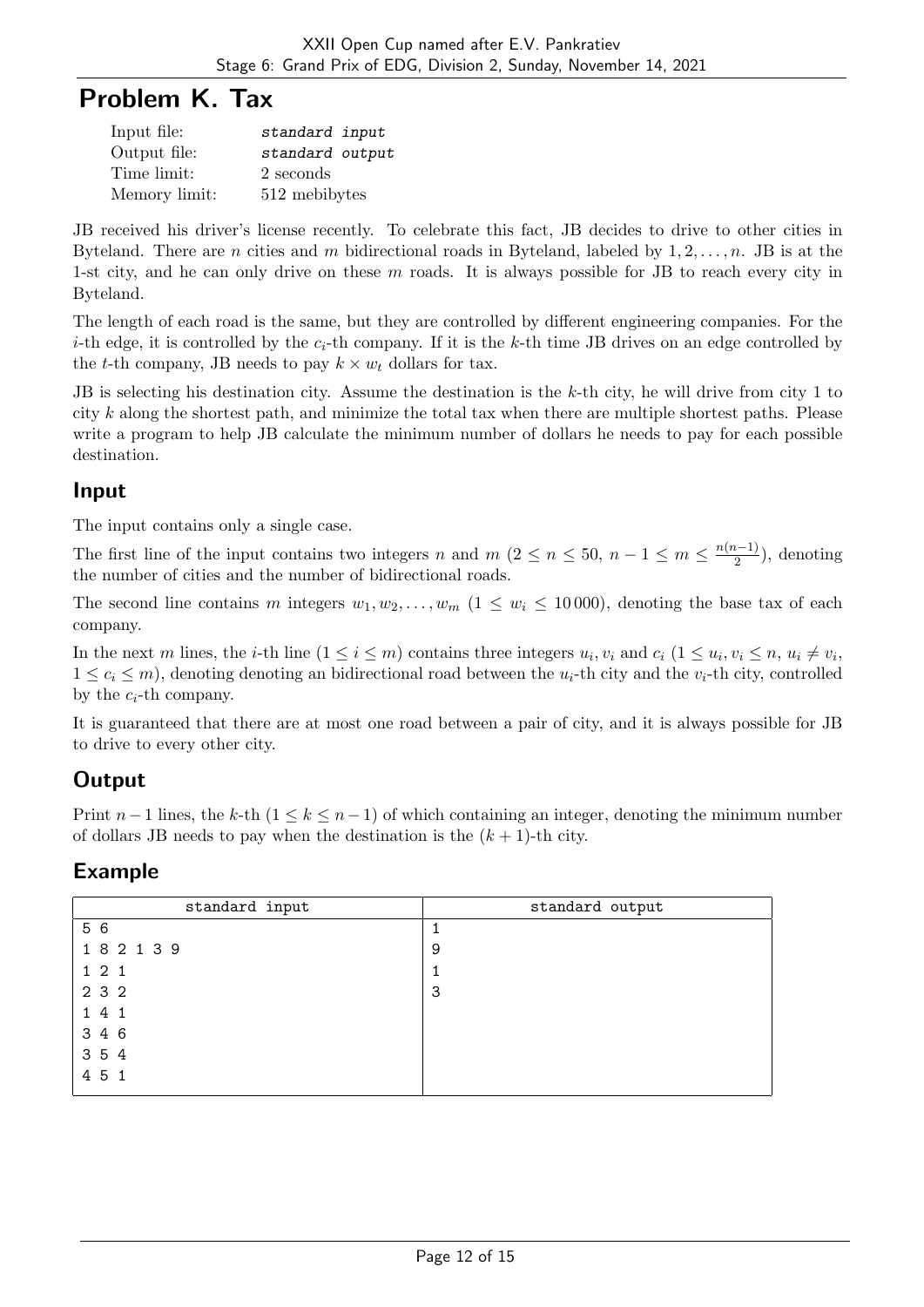## Problem M. Pots

| Input file:   | standard input  |
|---------------|-----------------|
| Output file:  | standard output |
| Time limit:   | 1 second        |
| Memory limit: | 512 mebibytes   |

In a cooking pot shop sales decreased dramatically. Marketing managers of the shop did a research and found out that the reason was frying pans. People stopped buying pots as pans are both cheaper and more compact during storage. The Board of Directors made a decision to extent assortment and start selling also pans. The first batch is already ordered.

Warehouse logistics department was given a task to find a place for the new goods. Now there are N pots in the warehouse. Every pot has a diameter  $D_i$ . There is the only way to save space — it is possible to embed into any pot another one of a smaller diameter, into which in turn other can be embedded.

Help the logistics specialist to find a minimal number of pots in the warehouse in which all other pots can be embedded.

#### Input

The first line contains a single number  $N$  ( $1 \leq N \leq 1000$ ). The second line contains N integers  $D_i$ separated by spaces  $(1 \le D_i \le 10000)$ .

## **Output**

Output the obtained number.

| standard input | standard output |
|----------------|-----------------|
|                |                 |
| 75252          |                 |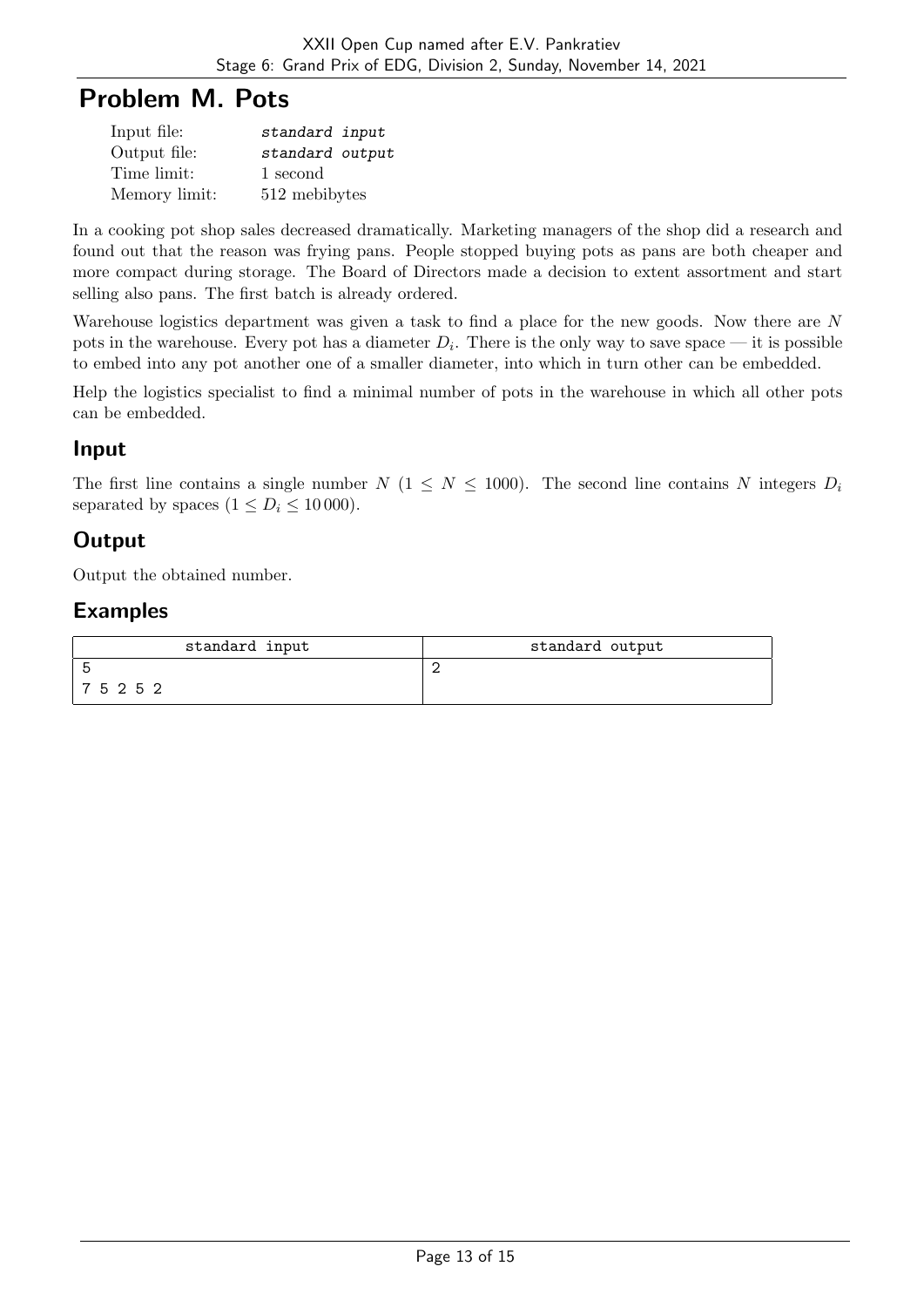## Problem N. The smallest fraction

| Input file:   | standard input  |
|---------------|-----------------|
| Output file:  | standard output |
| Time limit:   | 1 second        |
| Memory limit: | 512 mebibytes   |

Given n fractions. Find the smallest positive fraction that, if divided by each of n given fractions, results in an integer number.

#### Input

The first line contains an integer  $n (1 \le n \le 6)$ . Each of the following n lines contain two integers  $a_i, b_i$ that are numerator and denominator of irreducible fraction  $(1 \le a_i \le 10^3, 1 \le b_i \le 10^9)$ .

### **Output**

Print two positive integers separated by space that are numerator and denominator of the smallest irreducible fraction satisfying the condition of the problem.

| standard input | standard output |
|----------------|-----------------|
| റ              | 3 <sub>2</sub>  |
| 1 <sub>2</sub> |                 |
| 34             |                 |
| $\overline{2}$ | 41              |
| 2 3            |                 |
| 4 5            |                 |